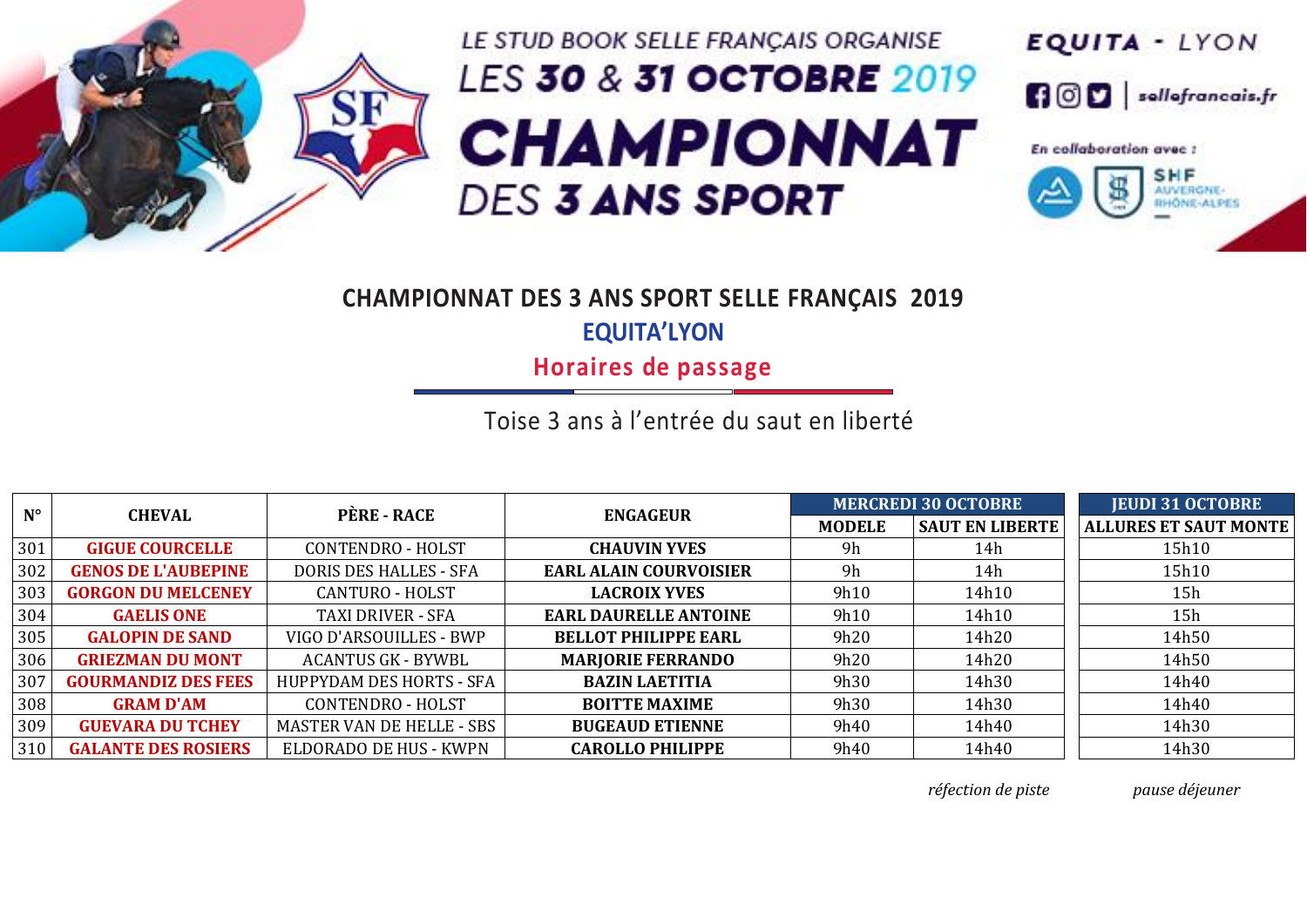

## LE STUD BOOK SELLE FRANÇAIS ORGANISE LES 30 & 31 OCTOBRE 2019 **CHAMPIONNAT DES 3 ANS SPORT**



| 311 | <b>GLINCKA FOREZ</b>         | TENAREZE - AA                | <b>COYNE CAROLINE</b>               | 9h50            | 15h   | 12h10 |
|-----|------------------------------|------------------------------|-------------------------------------|-----------------|-------|-------|
| 312 | <b>GIVE ME A GOTT</b>        | <b>CARDERO - HOLST</b>       | <b>DOUTE CELINE MARIE</b>           | 9h50            | 15h   | 12h10 |
| 313 | <b>GARANCE DE LA MURE</b>    | <b>MYLORD CARTHAGO - SFA</b> | <b>DRIGEARD DESGARNIER BEATRICE</b> | h10             | 15h10 | 12h   |
| 314 | <b>GADSDEN DES HAS</b>       | CAP KENNEDY - HOLST          | <b>DUPONT SABINE</b>                | 10 <sub>h</sub> | 15h10 | 12h   |
| 315 | <b>GOLD DE FLUSEL</b>        | <b>ACANTUS GK - BYWBL</b>    | <b>DUSSAUCY VINCENT</b>             | 10h10           | 15h20 | 11h50 |
| 316 | <b>GEISHA DE VOLTE</b>       | VIGO D'ARSOUILLES - BWP      | <b>EARL BADIER</b>                  | 10h10           | 15h20 | 11h50 |
| 317 | <b>GALAN DES FAUVELIERES</b> | <b>CANTURO - HOLST</b>       | <b>EARL DES FAUVELIERES</b>         | 10h20           | 15h30 | 11h40 |
| 318 | <b>GEMOCOEUR DES AILES</b>   | <b>MALITO DE REVE - SFA</b>  | <b>EARL ECURIE LAPORTE</b>          | 10h20           | 15h30 | 11h40 |
| 319 | <b>GAZELLE DU SALBEY</b>     | NINIO DE ROX - SFA           | <b>EARL HARAS DU GRAND CAUGY</b>    | 10h30           | 15h40 | 11h30 |
|     | 320 GIRL DEMUSE FONFREIDE    | DIAMANT DE SEMILLY - SFA     | <b>ELEVAGE FONFREIDE</b>            | 10h30           | 15h40 | 11h30 |

*réfection de piste réfection de piste*

| 321 | <b>GINKGO DU CHANOIS</b>     | <b>FANGO IN BLUE - AA</b>        | <b>LEBEE LEGENDRE MARTINE</b> | 10h40           | 16h   | 11h10           |
|-----|------------------------------|----------------------------------|-------------------------------|-----------------|-------|-----------------|
| 322 | <b>GLORIA DES JONCS</b>      | <b>CONTENDRO - HOLST</b>         | <b>FROEHLY BERNARD</b>        | 10h40           | 16h   | 11h10           |
| 323 | <b>GIMINY DU TERRAL</b>      | <b>BENTLEY VD HEFFINCK - BWP</b> | <b>GAEC DU TERRAL</b>         | 10h50           | 16h10 | 11 <sub>h</sub> |
| 324 | <b>GIN TONIQUE TARDONNE</b>  | LUIDAM - KWPN                    | <b>GALLIOT GILBERT</b>        | 10h50           | 16h10 | 11 <sub>h</sub> |
| 325 | <b>GOLDEN DU PUITS</b>       | HELIOS DE LA COUR II - SFA       | <b>JEANDEL EQUITATION</b>     | 11 <sub>h</sub> | 16h20 | 10h50           |
| 326 | <b>GLORIA DE BELLE VUE</b>   | <b>CATCHAR MAIL - SF</b>         | <b>JULIEN LUDIVINE</b>        | 11h             | 16h20 | 10h50           |
| 327 | <b>GRIOTTE DE L'EPINETTE</b> | <b>LUCCIANNO - SFA</b>           | <b>LOPEZ LOU</b>              | 11h10           | 16h30 | 10h40           |
| 328 | <b>GERAUNIMO</b>             | PARCO - BWP                      | <b>LORETZ ANNE</b>            | 11h10           | 16h30 | 10h40           |
| 329 | <b>GLORIA DE BETTEGNEY</b>   | REBOZO LA SILLA - CDM            | <b>MEGRE JENNIFER</b>         | 11h20           | 16h40 | 10h30           |
| 330 | <b>GAROU DE VIE</b>          | DIAMANT DE SEMILLY - SFA         | <b>MOIZEAU GERARD</b>         | 11h20           | 16h40 | 10h30           |

*réfection de piste réfection de piste*